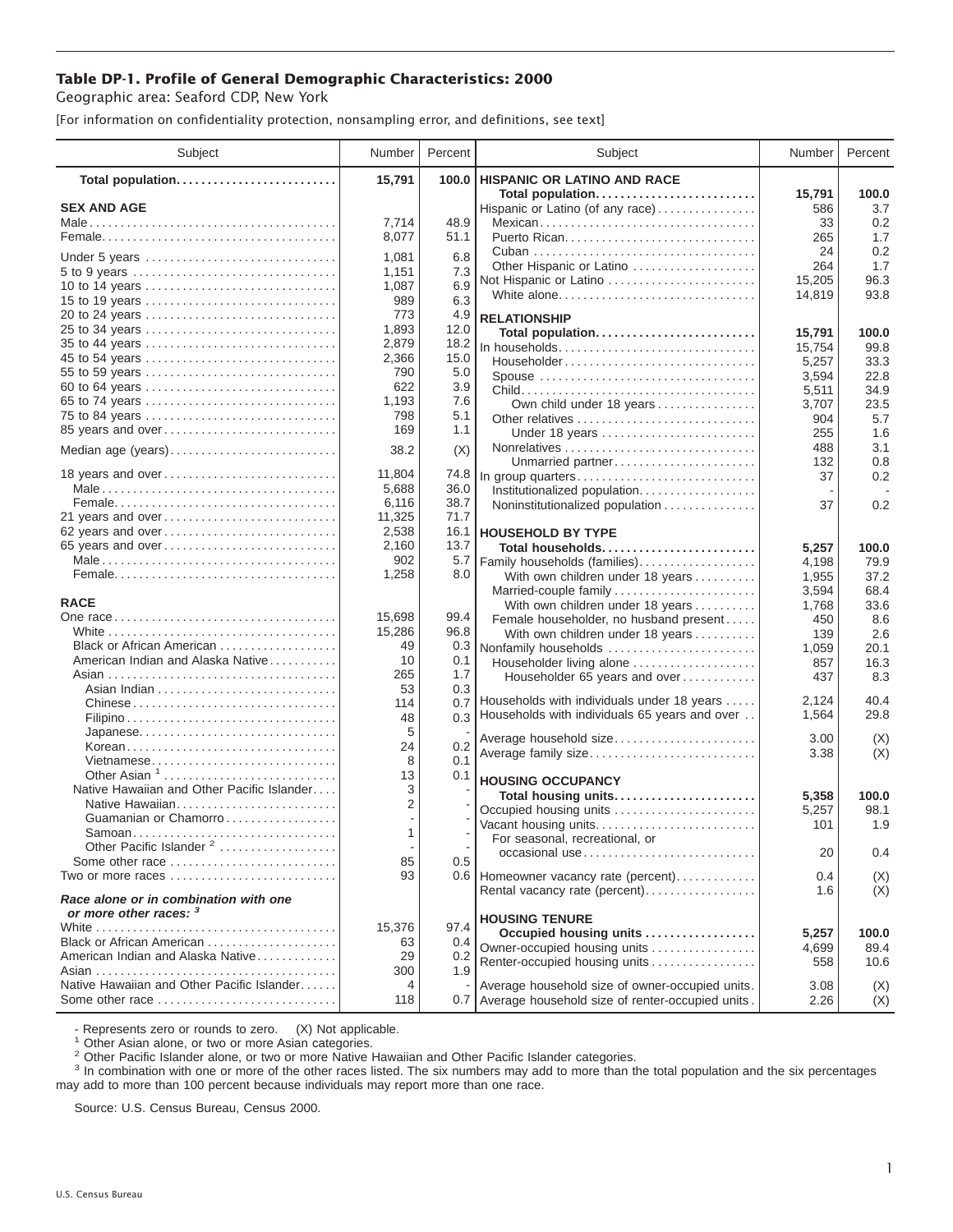## **Table DP-2. Profile of Selected Social Characteristics: 2000**

Geographic area: Seaford CDP, New York

[Data based on a sample. For information on confidentiality protection, sampling error, nonsampling error, and definitions, see text]

| Subject                                                   | Number          | Percent      | Subject                                                                                                         | Number    | Percent     |
|-----------------------------------------------------------|-----------------|--------------|-----------------------------------------------------------------------------------------------------------------|-----------|-------------|
| <b>SCHOOL ENROLLMENT</b>                                  |                 |              | <b>NATIVITY AND PLACE OF BIRTH</b>                                                                              |           |             |
| Population 3 years and over                               |                 |              | Total population                                                                                                | 15,791    | 100.0       |
| enrolled in school                                        | 4,211           | 100.0        |                                                                                                                 | 14,863    | 94.1        |
| Nursery school, preschool                                 | 406             | 9.6          |                                                                                                                 | 14,689    | 93.0        |
| Kindergarten                                              | 143             | 3.4          |                                                                                                                 | 13,970    | 88.5        |
| Elementary school (grades 1-8)                            | 1,864           | 44.3         | Different state                                                                                                 | 719       | 4.6         |
| High school (grades $9-12$ )                              | 936             | 22.2         | Born outside United States                                                                                      | 174       | 1.1         |
| College or graduate school                                | 862             |              |                                                                                                                 | 928       | 5.9         |
|                                                           |                 |              | Entered 1990 to March 2000                                                                                      | 139       | 0.9         |
| <b>EDUCATIONAL ATTAINMENT</b>                             |                 |              | Naturalized citizen                                                                                             | 648       | 4.1         |
| Population 25 years and over                              | 10,742          | 100.0        |                                                                                                                 | 280       | 1.8         |
| Less than 9th grade                                       | 282             | 2.6          |                                                                                                                 |           |             |
| 9th to 12th grade, no diploma                             | 562             | 5.2          | <b>REGION OF BIRTH OF FOREIGN BORN</b>                                                                          |           |             |
| High school graduate (includes equivalency)               | 3,462           | 32.2         | Total (excluding born at sea)                                                                                   | 928       | 100.0       |
| Some college, no degree                                   | 2,341           | 21.8         |                                                                                                                 | 382       | 41.2        |
| Associate degree                                          | 755             | 7.0          |                                                                                                                 | 263<br>88 | 28.3<br>9.5 |
| Bachelor's degree                                         | 2,170           | 20.2         |                                                                                                                 |           |             |
| Graduate or professional degree                           | 1,170           | 10.9         |                                                                                                                 | 169       | 18.2        |
| Percent high school graduate or higher                    | 92.1            | (X)          | Northern America                                                                                                | 26        | 2.8         |
| Percent bachelor's degree or higher                       | 31.1            | (X)          |                                                                                                                 |           |             |
|                                                           |                 |              | <b>LANGUAGE SPOKEN AT HOME</b>                                                                                  |           |             |
| <b>MARITAL STATUS</b>                                     |                 |              | Population 5 years and over                                                                                     | 14,712    | 100.0       |
| Population 15 years and over                              | 12,470          | 100.0        | English only                                                                                                    | 13.471    | 91.6        |
| Never married                                             | 3,104           | 24.9         | Language other than English                                                                                     | 1,241     | 8.4         |
| Now married, except separated                             | 7,614           | 61.1         | Speak English less than "very well"                                                                             | 467       | 3.2         |
|                                                           | 266             | 2.1          | Spanish                                                                                                         | 344       | 2.3         |
|                                                           | 894             | 7.2          | Speak English less than "very well"                                                                             | 86        | 0.6         |
|                                                           | 762             | 6.1          | Other Indo-European languages                                                                                   | 674       | 4.6         |
|                                                           | 592             | 4.7          | Speak English less than "very well"                                                                             | 268       | 1.8         |
|                                                           | 375             | 3.0          | Asian and Pacific Island languages                                                                              | 152       | 1.0         |
|                                                           |                 |              | Speak English less than "very well"                                                                             | 72        | 0.5         |
| <b>GRANDPARENTS AS CAREGIVERS</b>                         |                 |              | <b>ANCESTRY</b> (single or multiple)                                                                            |           |             |
| Grandparent living in household with                      |                 |              | Total population                                                                                                | 15,791    | 100.0       |
| one or more own grandchildren under                       |                 |              | Total ancestries reported                                                                                       | 20,025    | 126.8       |
| 18 years                                                  | 404             | 100.0        |                                                                                                                 | 133       | 0.8         |
| Grandparent responsible for grandchildren                 | 83              | 20.5         |                                                                                                                 | 67        | 0.4         |
| <b>VETERAN STATUS</b>                                     |                 |              |                                                                                                                 | 55        | 0.3         |
|                                                           |                 | 100.0        |                                                                                                                 | 76        | 0.5         |
| Civilian population 18 years and over                     | 11,815<br>1,413 | 12.0         | $English \dots \dots \dots \dots \dots \dots \dots \dots \dots \dots \dots \dots \dots$                         | 611       | 3.9         |
| Civilian veterans                                         |                 |              | French (except Basque) <sup>1</sup>                                                                             | 333       | 2.1         |
| <b>DISABILITY STATUS OF THE CIVILIAN</b>                  |                 |              | French Canadian <sup>1</sup>                                                                                    | 54        | 0.3         |
| NONINSTITUTIONALIZED POPULATION                           |                 |              |                                                                                                                 | 3,015     | 19.1        |
| Population 5 to 20 years                                  | 3,334           | 100.0        |                                                                                                                 | 209       | 1.3         |
| With a disability                                         | 184             | 5.5          |                                                                                                                 | 112       | 0.7         |
| Population 21 to 64 years                                 | 9,223           | 100.0        | $\left  \text{Irish}^{\bar{1}}, \ldots, \ldots, \ldots, \ldots, \ldots, \ldots, \ldots, \ldots, \ldots \right $ | 4,564     | 28.9        |
|                                                           |                 |              |                                                                                                                 | 5,960     | 37.7        |
| With a disability                                         | 1,338<br>73.3   | 14.5         |                                                                                                                 | 32        | 0.2         |
|                                                           |                 | (X)          | Norwegian                                                                                                       | 98        | 0.6         |
| No disability                                             | 7,885<br>80.6   | 85.5         |                                                                                                                 | 940       | 6.0         |
|                                                           |                 | (X)          |                                                                                                                 | 8         | 0.1         |
| Population 65 years and over                              | 2,155           | 100.0        |                                                                                                                 | 552       | 3.5         |
| With a disability                                         | 670             | 31.1         |                                                                                                                 | 215       | 1.4         |
| <b>RESIDENCE IN 1995</b>                                  |                 |              |                                                                                                                 | 152       | 1.0         |
|                                                           |                 |              | Subsaharan African                                                                                              | 30        | 0.2         |
| Population 5 years and over                               | 14,712          | 100.0        |                                                                                                                 | 10        | 0.1<br>1.5  |
| Same house in 1995<br>Different house in the U.S. in 1995 | 11,182          | 76.0<br>23.5 |                                                                                                                 | 244<br>31 | 0.2         |
|                                                           | 3,457<br>2,302  | 15.6         |                                                                                                                 | 169       | 1.1         |
| Same county<br>Different county                           | 1,155           | 7.9          | United States or American                                                                                       | 529       | 3.4         |
| Same state                                                | 965             | 6.6          |                                                                                                                 | 28        | 0.2         |
| Different state                                           | 190             | 1.3          | West Indian (excluding Hispanic groups)                                                                         | 30        | 0.2         |
| Elsewhere in 1995                                         | 73              | 0.5          | Other ancestries                                                                                                | 1,768     | 11.2        |
|                                                           |                 |              |                                                                                                                 |           |             |

-Represents zero or rounds to zero. (X) Not applicable. 1 The data represent a combination of two ancestries shown separately in Summary File 3. Czech includes Czechoslovakian. French includes Alsatian. French Canadian includes Acadian/Cajun. Irish includes Celtic.

Source: U.S. Bureau of the Census, Census 2000.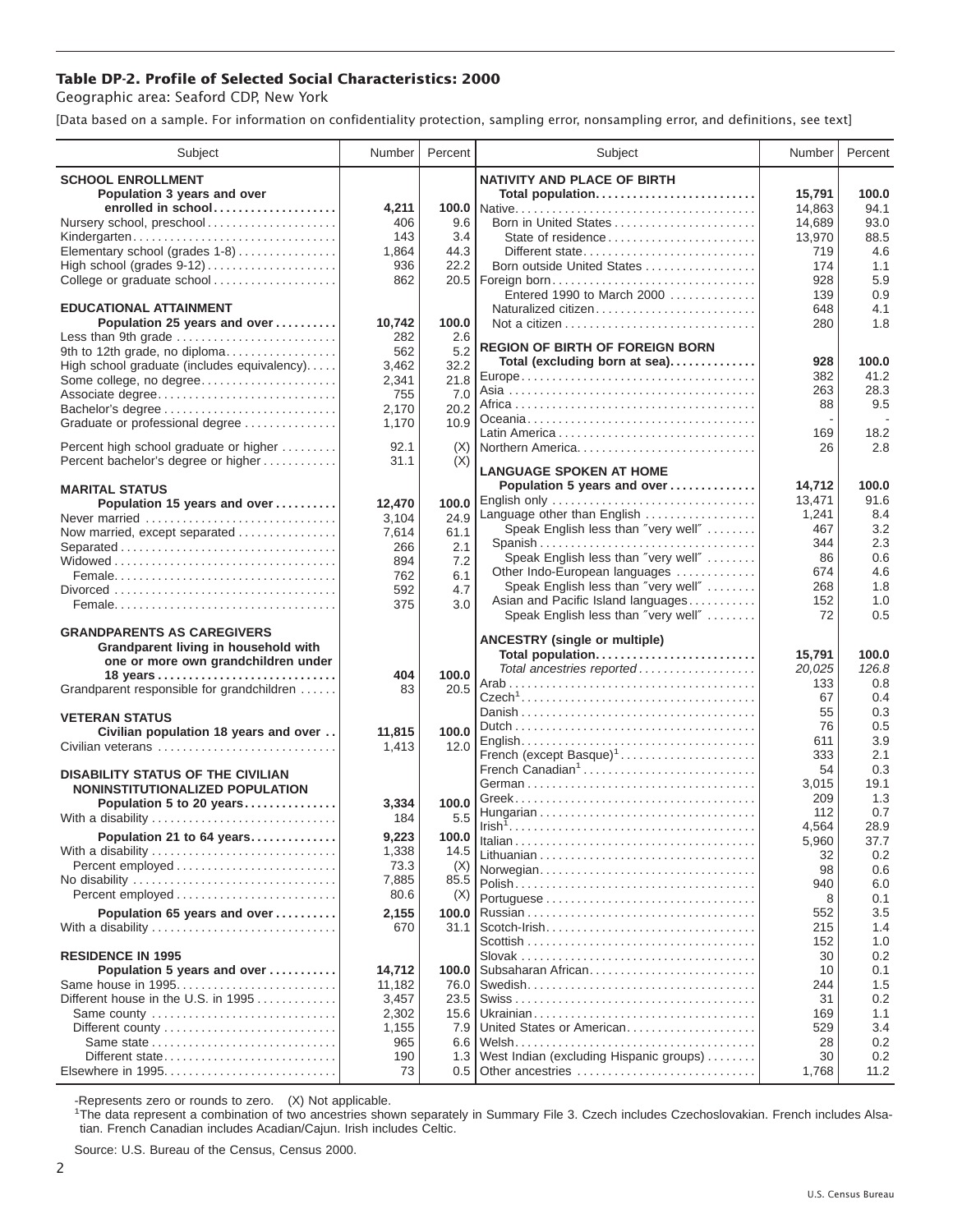## **Table DP-3. Profile of Selected Economic Characteristics: 2000**

Geographic area: Seaford CDP, New York

[Data based on a sample. For information on confidentiality protection, sampling error, nonsampling error, and definitions, see text]

| Subject                                         | Number | Percent | Subject                                             | Number  | Percent |
|-------------------------------------------------|--------|---------|-----------------------------------------------------|---------|---------|
| <b>EMPLOYMENT STATUS</b>                        |        |         | <b>INCOME IN 1999</b>                               |         |         |
| Population 16 years and over                    | 12.224 | 100.0   | Households                                          | 5,252   | 100.0   |
| In labor force                                  | 8,145  | 66.6    | Less than \$10,000                                  | 147     | 2.8     |
| Civilian labor force                            | 8,145  |         | 66.6 \$10,000 to \$14,999                           | 96      | 1.8     |
| Employed                                        | 7,944  |         | 65.0 \$15,000 to \$24,999                           | 373     | 7.1     |
|                                                 | 201    |         |                                                     | 322     | 6.1     |
| Percent of civilian labor force                 | 2.5    |         | $(X)$ \\ \$35,000 to \$49,999                       | 485     | 9.2     |
|                                                 |        |         | \$50,000 to \$74,999                                | 1,033   | 19.7    |
|                                                 |        |         | $33.4$ \\ \$75,000 to \$99,999                      |         | 20.5    |
| Not in labor force                              | 4,079  |         |                                                     | 1,075   |         |
| Females 16 years and over                       | 6,332  | 100.0   | \$100,000 to \$149,999                              | 1,139   | 21.7    |
| In labor force                                  | 3,746  | 59.2    |                                                     | 389     | 7.4     |
| Civilian labor force                            | 3,746  | 59.2    | \$200,000 or more                                   | 193     | 3.7     |
| Employed                                        | 3,630  | 57.3    | Median household income (dollars)                   | 78,572  | (X)     |
|                                                 |        |         |                                                     | 4,314   | 82.1    |
| Own children under 6 years                      | 1,220  | 100.0   | Mean earnings $(dollars)1$                          | 86,961  | (X)     |
| All parents in family in labor force            | 650    | 53.3    | With Social Security income                         | 1,593   | 30.3    |
| <b>COMMUTING TO WORK</b>                        |        |         | Mean Social Security income (dollars) <sup>1</sup>  | 13,585  | (X)     |
| Workers 16 years and over                       | 7,785  |         | 100.0 With Supplemental Security Income             | 114     | 2.2     |
| Car, truck, or van - - drove alone              | 5,890  | 75.7    | Mean Supplemental Security Income                   |         |         |
| Car, truck, or van - - carpooled                | 433    | 5.6     |                                                     | 8,682   |         |
| Public transportation (including taxicab)       | 1,155  | 14.8    |                                                     |         | (X)     |
|                                                 | 93     | 1.2     | With public assistance income                       | 72      | 1.4     |
| Other means                                     | 32     |         | Mean public assistance income $(dollars)1 \ldots$ . | 3,047   | (X)     |
|                                                 |        | 0.4     | With retirement income                              | 1,258   | 24.0    |
| Worked at home                                  | 182    | 2.3     | Mean retirement income $(dollars)1$                 | 22,739  | (X)     |
| Mean travel time to work $(minutes)^1$          | 35.6   | (X)     | Families                                            | 4,196   | 100.0   |
| <b>Employed civilian population</b>             |        |         | Less than \$10,000                                  | 86      | 2.0     |
| 16 years and over                               | 7,944  |         | 100.0 $\mid$ \$10,000 to \$14,999                   | 41      | 1.0     |
| <b>OCCUPATION</b>                               |        |         | \$15,000 to \$24,999                                | 167     | 4.0     |
| Management, professional, and related           |        |         | \$25,000 to \$34,999                                | 244     | 5.8     |
|                                                 | 3,081  |         | $38.8$ \\ \$35,000 to \$49,999                      | 315     | 7.5     |
| Service occupations                             | 1,111  |         |                                                     | 852     | 20.3    |
| Sales and office occupations                    | 2,404  |         | $30.3$ \\ \$75,000 to \$99,999                      | 950     | 22.6    |
| Farming, fishing, and forestry occupations      | 18     |         |                                                     | 1,005   | 24.0    |
| Construction, extraction, and maintenance       |        |         | \$150,000 to \$199,999                              | 367     | 8.7     |
| occupations                                     | 674    |         | 8.5 \$200,000 or more                               | 169     | 4.0     |
| Production, transportation, and material moving |        |         |                                                     |         |         |
|                                                 | 656    | 8.3     | Median family income (dollars)                      | 85,751  | (X)     |
|                                                 |        |         | Per capita income $(dollars)1$                      | 29,244  | (X)     |
| <b>INDUSTRY</b>                                 |        |         | Median earnings (dollars):                          |         |         |
| Agriculture, forestry, fishing and hunting,     |        |         | Male full-time, year-round workers                  | 60,092  | (X)     |
|                                                 | 18     | 0.2     | Female full-time, year-round workers                | 39,083  | (X)     |
|                                                 | 437    | 5.5     |                                                     |         |         |
| Manufacturing                                   | 478    | 6.0     |                                                     | Number  | Percent |
| Wholesale trade                                 | 373    | 4.7     |                                                     | below   | below   |
|                                                 | 912    | 11.5    |                                                     | poverty | poverty |
| Transportation and warehousing, and utilities   | 582    | 7.3     | Subject                                             | level   | level   |
|                                                 | 411    | 5.2     |                                                     |         |         |
| Finance, insurance, real estate, and rental and |        |         |                                                     |         |         |
|                                                 | 1,046  | 13.2    | <b>POVERTY STATUS IN 1999</b>                       |         |         |
| Professional, scientific, management, adminis-  |        |         | Families                                            | 119     | 2.8     |
| trative, and waste management services          | 699    | 8.8     | With related children under 18 years                | 64      | 2.9     |
| Educational, health and social services         | 1,676  | 21.1    | With related children under 5 years                 | 13      | 1.6     |
| Arts, entertainment, recreation, accommodation  |        |         | Families with female householder, no                |         |         |
| and food services                               | 447    | 5.6     | husband present                                     | 40      | 8.3     |
| Other services (except public administration)   | 355    |         | 4.5 With related children under 18 years            | 32      | 14.0    |
| Public administration                           | 510    | 6.4     | With related children under 5 years                 | 5       | 10.4    |
|                                                 |        |         |                                                     |         |         |
| <b>CLASS OF WORKER</b>                          |        |         | Individuals                                         | 560     | 3.6     |
| Private wage and salary workers                 | 6,273  |         | 79.0   18 years and over                            | 430     | 3.6     |
| Government workers                              | 1,409  | 17.7    | 65 years and over                                   | 84      | 3.9     |
| Self-employed workers in own not incorporated   |        |         | Related children under 18 years                     | 115     | 2.9     |
|                                                 | 249    | 3.1     | Related children 5 to 17 years                      | 99      | 3.5     |
| Unpaid family workers                           | 13     | 0.2     | Unrelated individuals 15 years and over             | 202     | 13.1    |
|                                                 |        |         |                                                     |         |         |

-Represents zero or rounds to zero. (X) Not applicable.

<sup>1</sup>If the denominator of a mean value or per capita value is less than 30, then that value is calculated using a rounded aggregate in the numerator. See text.

Source: U.S. Bureau of the Census, Census 2000.